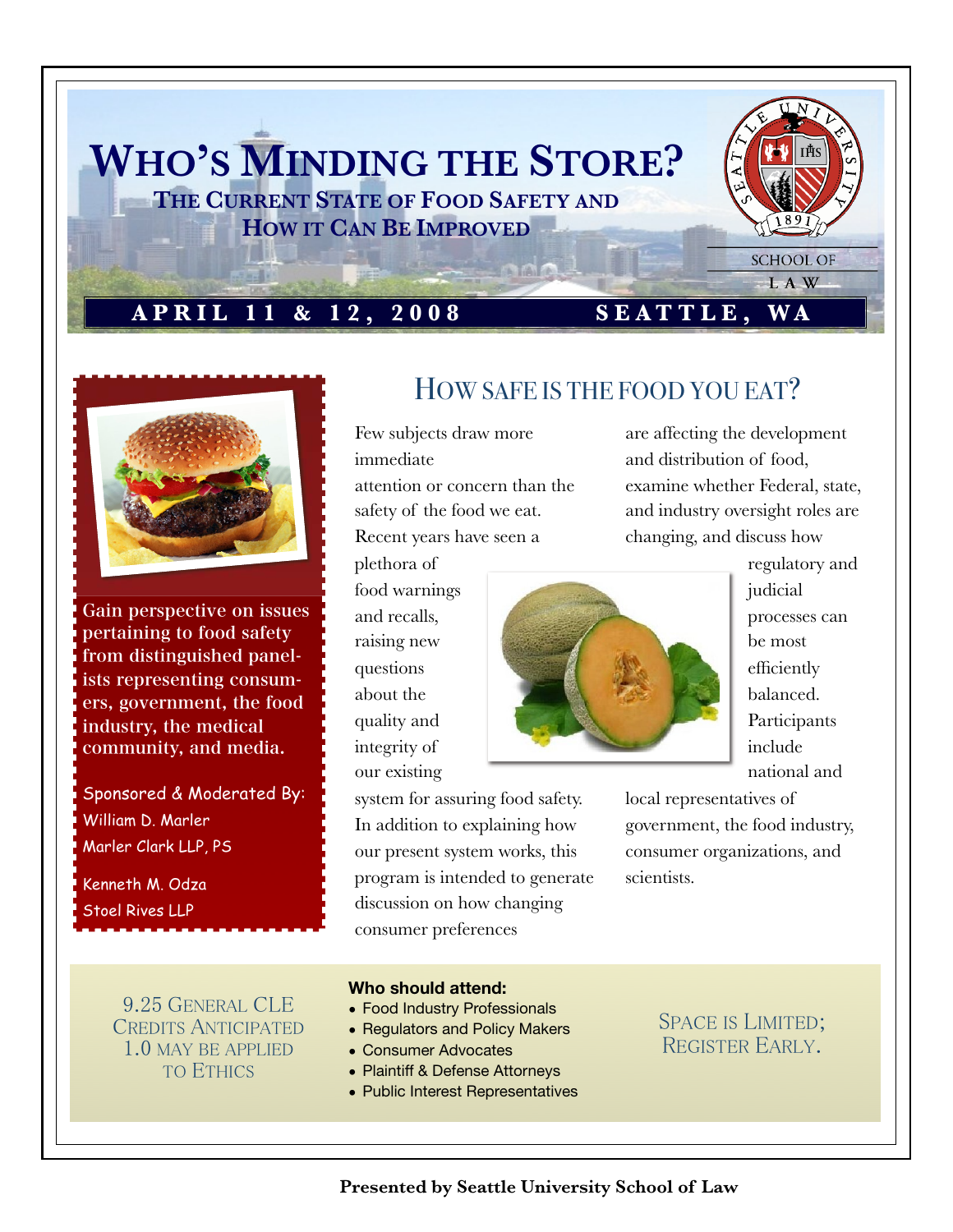## **WHO'SMINDING THE STORE?**

THECURRENT STATE OF FOOD SAFETY AND HOW ITCAN BE IMPROVED

## **FRIDAY, APRIL 11, 2008**

#### **7:30 a.m. Registration**



**8:15 a.m. - 9:15 a.m.**

#### **Welcome & Introductory Remarks**

*Kellye Testy*, Dean, Seattle University School of Law *Barbara Kowalcyk*, Director of Food Safety, Center for Foodborne Illness Research and Prevention *Richard Raymond, MD*, Under

Secretary for Food Safety, USDA FSIS

**9:15 a.m. - 10:45 a.m. Defining the Problem** *How concerns about food safety are viewed by physicians, disease experts, state regulators, and consumers.*

*Tom Billy***,** President, International Food Safety Consulting LLC *Sandra McCurdy PhD*, Extension Food Safety Specialist, School of Family and Consumer Sciences, University of Idaho *Carlota Medus PhD, MPH*, Epidemiologist, Acute Disease Investigation and Control Section, Minnesota Department of Health

*William Keene, PhD, MPH*, Senior Epidemiologist, Oregon Public Health Services, Acute and Communicable Disease Program *Richard Siegler MD*, Professor Emeritus, University of Utah School of Medicine

#### **11:00 a.m. - 12:30 p.m. How the Regulation of Food Safety Works**

*The roles and responsibilities as seen by Federal and State regulators, industry, and consumers*

#### *Mansour Samadpour PhD*, CEO, IEH Laboratories

*Christine Bruhn PhD*, Director, Center for Consumer Research, University of California-Davis

*David Goldman MD, MPH*, Assistant Administrator, Office of Public Health Science, Food Safety and Inspection Service, USDA *Bala Swaminathan PhD*, Vice President, Technical and Business Development, IHRC Inc.

*Caroline Smith DeWaal***,** Food Safety Director, Center for Science in the Public Interest

#### **12:30 - 1:45 p.m. Lunch, Seattle University School of Law 2nd Floor Gallery**

*Kellye Testy*, Dean, Seattle University School of Law Luncheon Speaker: *Governor Christine Gregoire*

**1:45 p.m. - 3:15 p.m. Zones of Responsibility** *What are the responsibilities of growers/producers, sellers, government, and consumers in the food safety system?*

*John Munsell*, President, Montana Quality Foods & Processing; Manager, Foundation for Accountability in Regulatory Enforcement

*Craig Wilson*, Assistant Vice President / GMM, Food Safety & Quality Assurance, Costco Wholesale *Scott Rickman*, Associate General Counsel, Del Monte Foods *Andrew Benson PhD*, Professor, Department of Food Science and Technology, University of Nebraska -Lincoln *Devon Zagory PhD*, Senior Vice President, Food Safety & Quality Programs, NSF Davis Fresh

#### **3:30 p.m. - 5:00 p.m. Roles of the Civil and Criminal Justice System**

*Different perspectives on foodborne illness litigation*

*Neal Fortin JD*, Director & Professor, Institute for Food Laws & Regulations, Michigan State University *Bradley Sullivan JD*, Managing Attorney, Lombardo & Gilles LLP *Denis Stearns JD*, Marler Clark LLP PS *Sarah Brew JD*, Partner, Greene Espel PLLP *Alan Maxwell JD*, Weinberg, Wheeler, Hudgins, Gunn & Dial LLC



#### **5:00 p.m. - 6:00 p.m. Reception, Seattle University School of Law Court Level Gallery**

*Robert Brackett PhD*, Senior Vice President and Chief Science and Regulatory Officer, Grocery Manufacturers Association

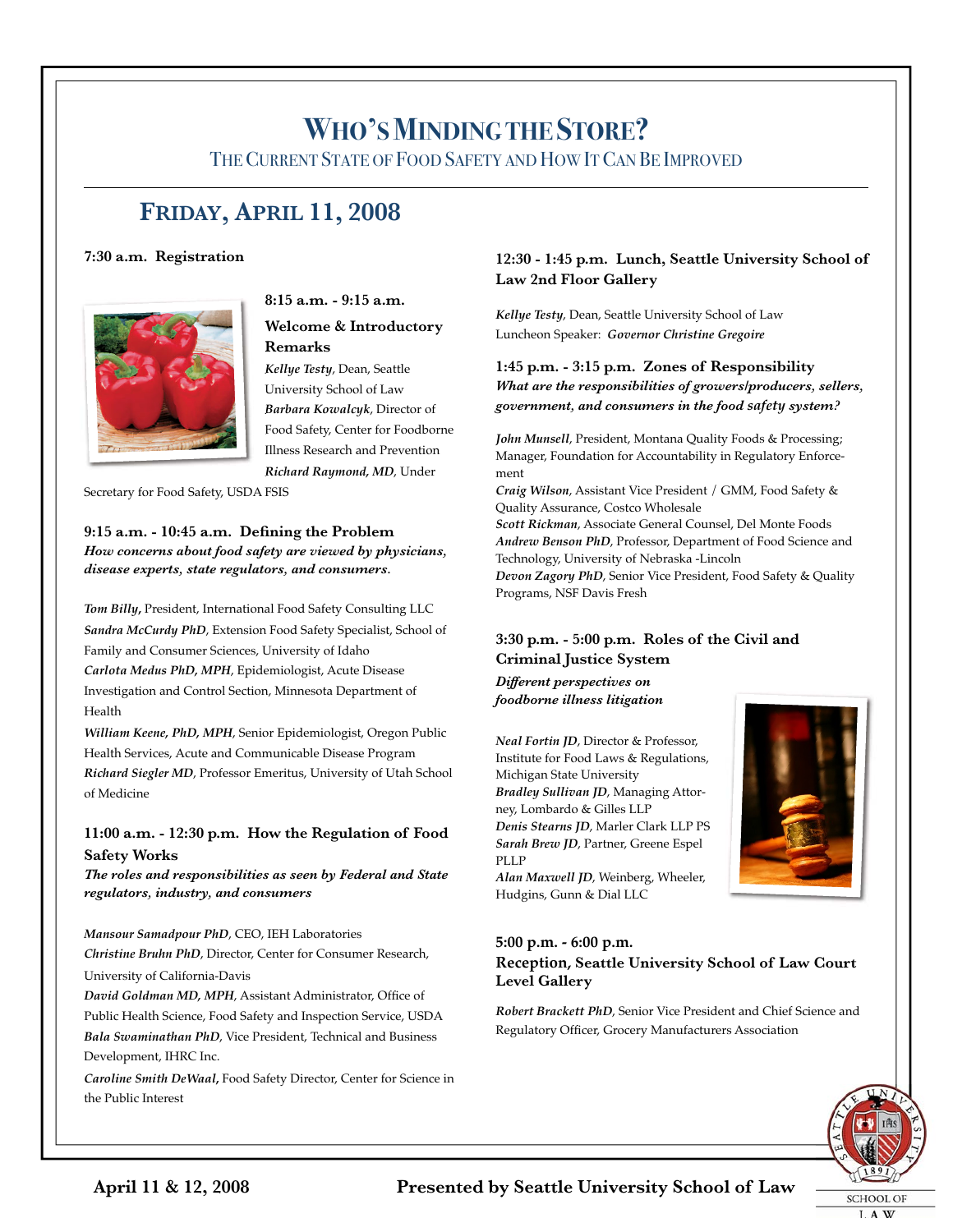# **WHO'SMINDING THE STORE?**

THECURRENT STATE OF FOOD SAFETY AND HOW ITCAN BE IMPROVED

## **SATURDAY, APRIL 12, 2008**

**8:00 a.m. Registration**





#### **Welcome and Introductory Remarks** *Patricia Griffin MD*, Chief, Enteric Diseases Epidemiology Branch, Centers for Disease Control and Prevention

#### **9:00 a.m. - 10:30 a.m. How is Food Protected Overseas?** *International perspectives on food safety*

*Liu Zhouhui*, Deputy Director General of Certification and Accreditation Administration, People's Republic of China *Jorgen Schlundt*, Director, Department of Food Safety, Zoonoses and Foodborne Diseases; Acting Director, Department of Nutrition in Health and Development, World Health Organization *Canice Nolan PhD*, First Counselor, Food Safety, Health, Consumer Affairs, Delegation of the European Commission, Washington DC *Chris Griffith PhD*, Professor, Head Food Research and Consultancy Unit, University of Wales Institute-Cardiff *Deon Mahoney*, Principal Microbiologist, Food Standards Australia New Zealand

#### **10:45 a.m. - 12:15 p.m. Role of Media in Public Health and Food Safety**

*The contributions of media and science writers to food safety*

*Douglas Powell PhD*, Associate Professor, Department of Diagnostic Medicine/Pathobiology, Kansas State University; Scientific Director, International Food Safety Network *Andrew Martin*, Reporter, New York Times *Stephen Hedges*, Reporter, Chicago Tribune *Philip Brasher*, Washington Correspondent, Des Moines Register *Jim Pervor*, Editor-in-Chief, Perishable Pundit

#### **12:15 p.m. - 1:30 p.m. Lunch and Closing Remarks**

*John Kobayashi, MD, MPH*, Clinical Assistant Professor, University of Washington School of Health

### REGISTRATION INFORMATION

You are encouraged to register for **Who's Minding the Store? The Current State of Food Safety and How It Can Be Improved,** through the Seattle University School of Law Web site:

http://www.law.seattleu.edu/cle/archive/2008/foodsafety

You may also register by using the registration form on the next page.

Questions concerning registration and other logistical matters should be directed to Rebecca Parker, Program Assistant, at (206) 398-4282 or parkerr@seattleu.edu.

### CONFERENCE LOCATION

Seattle University is located approximately 15 miles north of Seattle-Tacoma International Airport, about a 20-30 minute drive depending upon traffic. From Sea-Tac Airport, follow the driving directions on the Seattle University Web site for I-5 (northbound) to get to Seattle University. **The School of Law is located on the corner of 12th Avenue & East Columbia street.**

### HOTEL INFORMATION

The nearest hotel to Seattle University School of Law is the Silver Cloud--Broadway. Silver Cloud - Broadway is located across the street from Seattle University and is a 5 minute walk to Seattle University School of Law. Rooms can be reserved at the Silver Cloud - Broadway for \$149/ night. Please reference "Who's Minding the Store" to obtain this rate. Information on other Seattle hotels can be found on the Visitors and Convention Bureau Web site.

### SPONSORED BY





#### **Marler Clark and Stoel Rives**



L A W